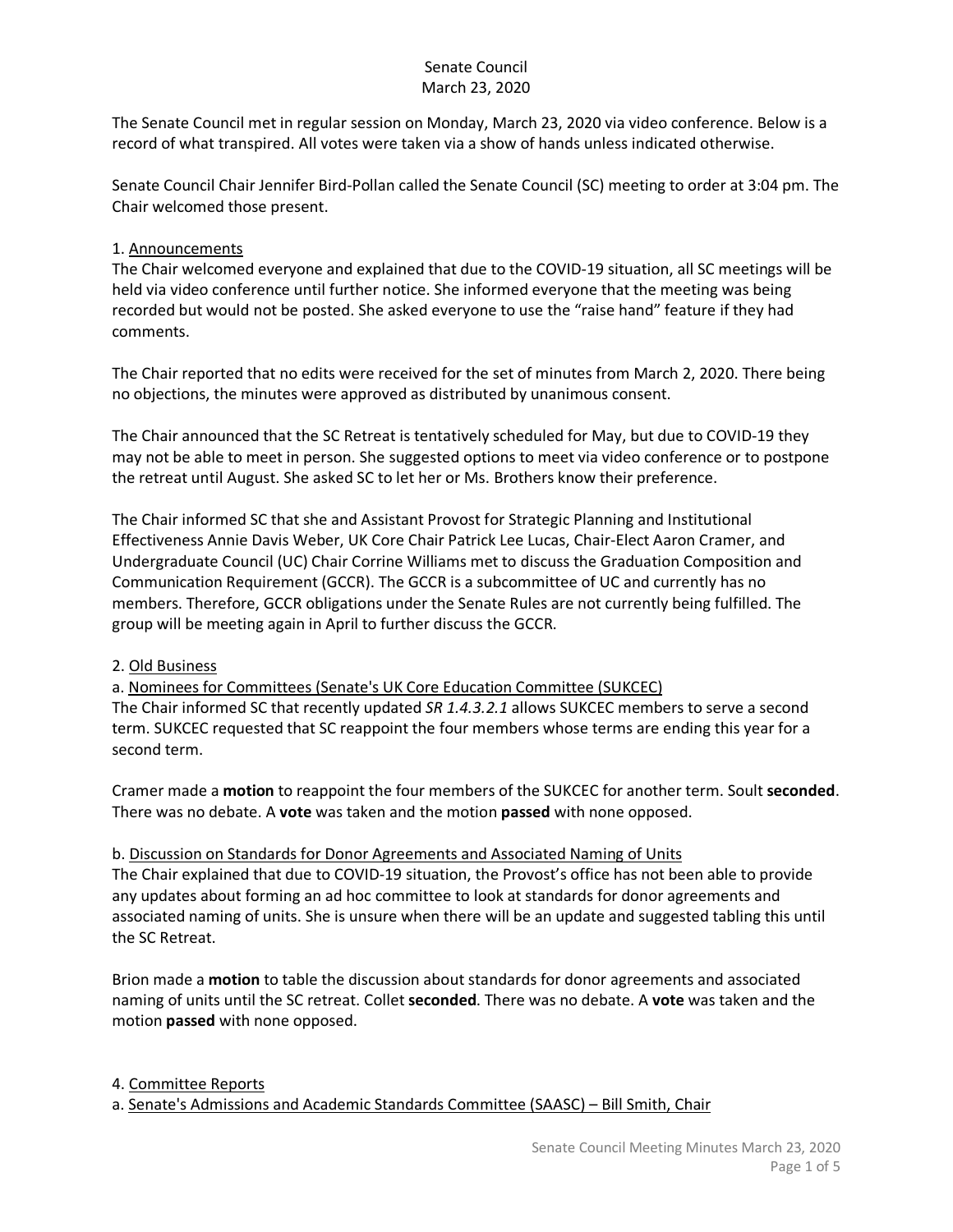# i. Proposed Suspension and Closure of the BHS Physical Therapy (PHTH-BHS)

Smith explained the proposal. The Chair solicited questions of fact from SC. It was clarified that this was a compound motion to suspend and close. The Chair stated that the motion on the floor was a recommendation that the University Senate approve the College of Health Sciences request to suspend and close the Bachelors of Health Sciences Physical Therapy program. Because the **motion** came from committee, no **second** was needed. The Chair asked if there was debate on the proposal. There was none. A **vote** was taken and the motion **passed** with none opposed.

## ii. Proposed Changes to Undergraduate Certificate in Nutrition for Human Performance

Smith explained the proposal. The Chair solicited questions of fact from SC. Associate Professor of Clinical Nutrition Travis Thomas confirmed that faculty feedback was positive from the three collaborating colleges. The Chair stated that the motion on the floor was a recommendation that the University Senate approve the College of Health Sciences request to change the grade requirements for the Undergraduate Certificate in Nutrition for Human Performance to be consistent with University of Kentucky Senate requirements for undergraduate certificates. Because the **motion** came from committee, no **second** was needed. The Chair asked if there was debate on the proposal. There was none. A **vote** was taken and the motion **passed** with none opposed.

The Chair noted that she had inadvertently skipped an agenda item but would return to it after the SAASC report was completed. There were no objections to this plan.

## iii. Proposed Changes to JD and *Senate Rules 5.3.4.1* ("Attendance and Academic Discipline in the Professional Programs," College of Law")

Smith explained the proposal. The Chair solicited questions of fact from SC. Associate Dean of Academic Affairs Douglas Michael confirmed that the rule would be effective for fall 2020 and there is still a mechanism for suspension for students with poor performance. The Chair stated that the motion on the floor was a recommendation that the University Senate approve the College of Law request to provide for probation and suspension, rather than dismissal and readmission, and to incorporate additional graduation requirements. Existing *SR 5.3.4.1.1* Exclusion of Poor Scholarship and Readmission (and subparagraphs *5.3.4.1.1.1* through *5.3.4.1.1.6*) would be replaced by the proposed *SR 5.3.4.1.1* Probation, Suspension, and Required Repetition of Courses (and subparagraphs *5.3.4.1.1.1* through *5.3.4.1.1.3*). Because the **motion** came from committee, no **second** was needed. The Chair asked if there was debate on the proposal. There was none. A **vote** was taken and the motion **passed** with none opposed.

### 3. Proposed Changes to *Senate Rules 1.4.3.4* ("Senate Retroactive Withdrawal Appeals Committee (SRWAC)")

Neither guest was present, so the Chair moved to the next series of committee reports.

b. Senate's Academic Programs Committee (SAPC) – Aaron Cramer, Chair

i. Proposed New Plan B Option for MS Plant Pathology

Cramer explained the proposal. The Chair solicited questions of fact from SC and there were none. The Chair stated that the motion on the floor was a recommendation that the University Senate approve the significant change to the MS: Plant Pathology, in the Department of Plant Pathology within the College of Agriculture, Food and Environment. Because the **motion** came from committee, no **second** was needed. The Chair asked if there was debate on the proposal. There was none. A **vote** was taken and the motion **passed** with none opposed.

ii. [significant change] Proposed Change to Master of Music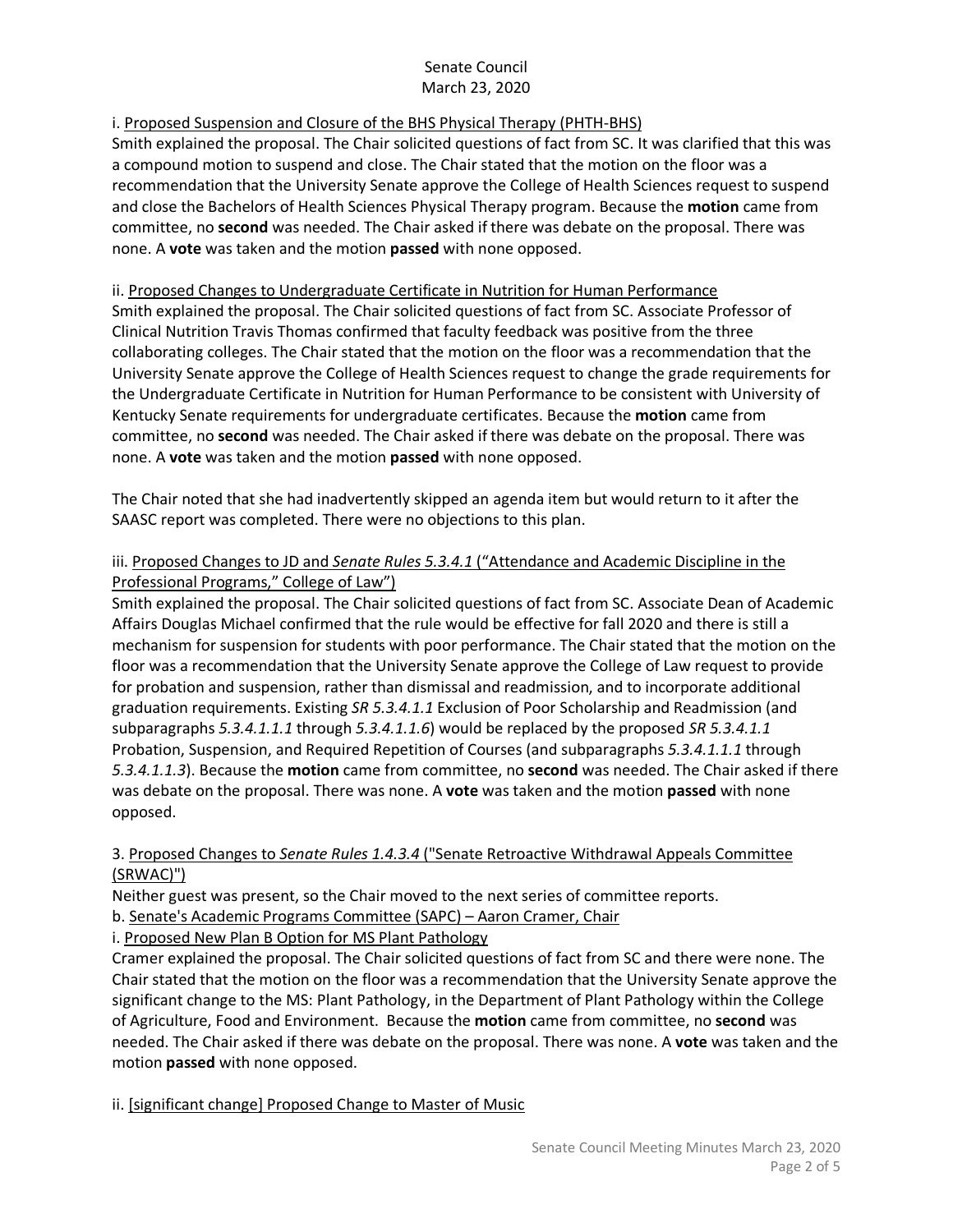Cramer explained the proposal. The Chair solicited questions of fact from SC and there were none. The Chair stated that the motion on the floor was a recommendation that the University Senate approve the significant change to the Master of Music, in the School of Music within the College of Fine Arts. Because the **motion** came from committee, no **second** was needed. The Chair asked if there was debate on the proposal. There was none. A **vote** was taken and the motion **passed** with none opposed.

## iii. Proposed Change to Doctor of Musical Arts

Cramer explained the proposal. The Chair solicited questions of fact from SC and there were none. The Chair stated that the motion on the floor was a recommendation that the University Senate approve the significant change to the Doctor of Musical Arts, in the School of Music within the College of Fine Arts. Because the **motion** came from committee, no **second** was needed. The Chair asked if there was debate on the proposal. There was none. A **vote** was taken and the motion **passed** with none opposed.

### iv. Proposed New USP between the BS Agricultural Economics and Master's of Public Administration (MPA)

Cramer explained the proposal. The Chair solicited questions of fact from SC and there were none. The Chair stated that the motion on the floor was a recommendation that the University Senate approve the establishment of a new University Scholars Program: BS Agricultural Economics, in the Department of Agricultural Economics within the College of Agriculture, Food and Environment, and Master of Public Administration, in the Martin School of Public Policy and Administration. Because the **motion** came from committee, no **second** was needed. The Chair asked if there was debate on the proposal. There was none. A **vote** was taken and the motion **passed** with none opposed.

## v. Proposed New MA Liberal Studies

Cramer explained the proposal. The Chair solicited questions of fact from SC and there were none. The Chair stated that the motion on the floor was a recommendation that the University Senate approve the proposed new MA Liberal Studies within the College of Arts and Sciences. Because the **motion** came from committee, no **second** was needed. The Chair asked if there was debate on the proposal. There was none. A **vote** was taken and the motion **passed** with none opposed.

#### c. Senate's Academic Organization and Structure Committee (SAOSC) – Zack Bray, Chair i. Proposed Move of BSHPS in Plant and Soil Science from Department of Plant and Soil Science to Department of Horticulture

Bray explained the proposal. The Chair solicited questions of fact from SC and there were none. The Chair stated that the motion on the floor was a recommendation that the University Senate approve the change in ownership of the BSHPS degree from the Department of Plant and Soil Science (PSS) to the Department of Horticulture (HORT). Because the **motion** came from committee, no **second** was needed. The Chair asked if there was debate on the proposal. There was none. A **vote** was taken and the motion **passed** with none opposed.

## 3. Proposed Changes to *Senate Rules 1.4.3.4* ("Senate Retroactive Withdrawal Appeals Committee (SRWAC)")

The Chair suggested moving forward with the discussion and ask Assistant Provost for Student and Academic Support Adrienne McMahan to attend the next SC meeting if there are questions for her. The Chair explained the proposed change to add a representative from the Provost's Committee on Advising to SRWAC. SRWAC Chair James Donovan shared that the committee voted, and they are not in opposition to the additional member. There was concern that the additional member be aware of confidentiality.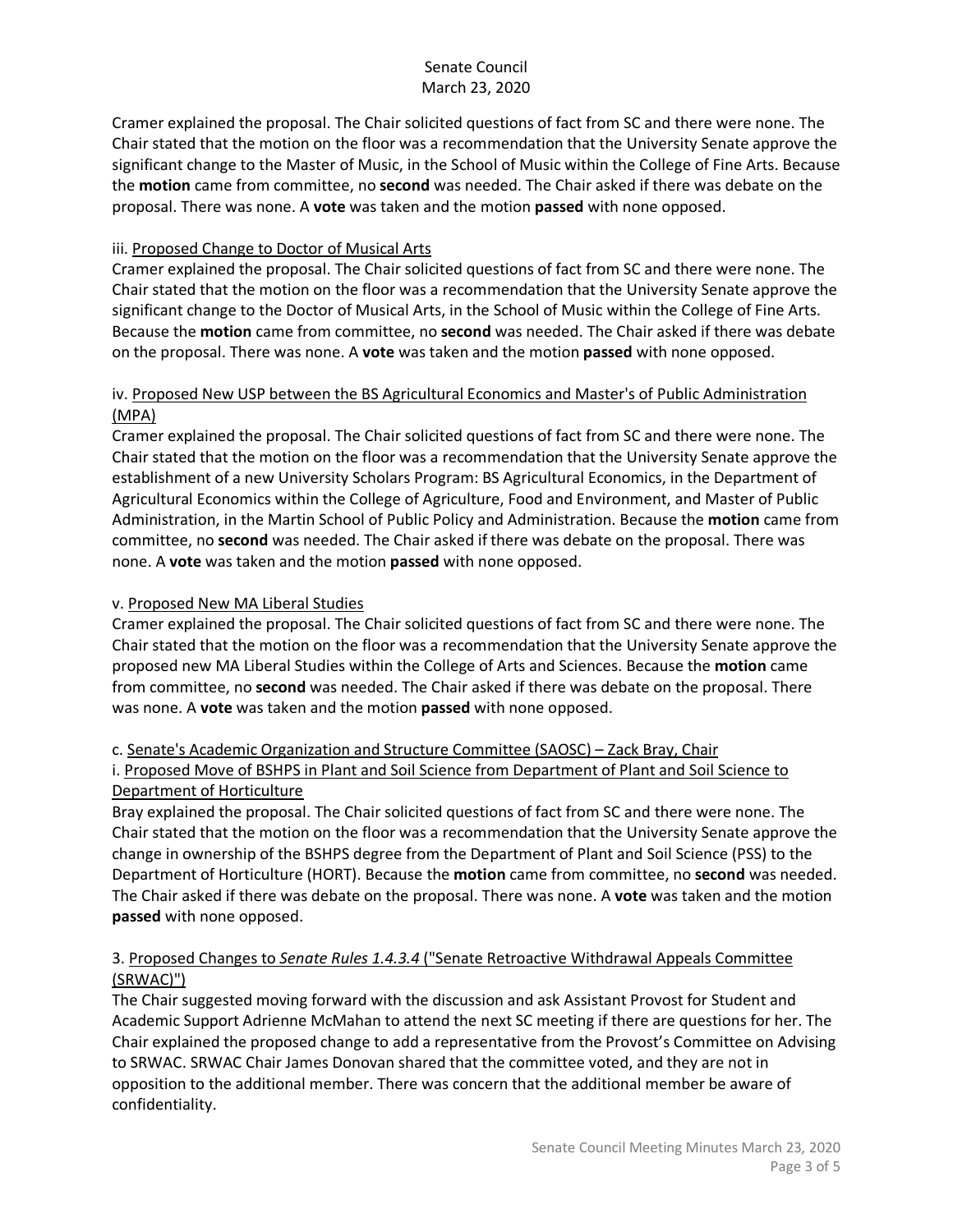Since there were questions about the purpose of adding a new member, SC asked to hear from McMahan before moving forward. Those present agreed to defer discussion until McMahan could attend.

#### 5. COVID-19 Ongoing Policy Discussions

The Chair expressed her gratitude for SC's input. She shared that the Provost is also very proud and happy with the work SC is doing. The administration has emphasized the importance that the University Senate is the voice of the faculty and they are checking in with the Chair and Senate as much as possible. The Provost requested SC wait to make decisions regarding grading until administration receives feedback from the Deans. The Chair and Cramer will be meeting with the Provost's Council meeting and will be gathering information.

The Chair reminded SC of the conversation on March 13<sup>th</sup> SC meeting about upcoming Senate meetings. SC will meet electronically on the Senate dates and act on their behalf. SC will share the agenda and solicit input from Senate before the meeting. The Chair explained that the reason for SC acting on the behalf of the Senate is because it is not feasible to hold a Senate meeting via video conference. The law states that public meetings must be suspended if any voting member loses connection and there are significantly fewer SC members than Senate. The Chair will send Senate an email explaining this and give them a chance to raise objections.

The Chair informed SC that the Colleges of Dentistry and Pharmacy have let her know they are planning to submit calendar changes (specifically graduation dates) to SC so students can still graduate. SC discussed the possibility and is supportive. There was discussion about the possibility of more colleges requesting a later date. University Registrar Kim Taylor's preference is to have only one additional spring 2020 commencement date that would be the same for all colleges who need it. The originally scheduled commencement date will remain for all programs who do not need an alternate date.

The Chair asked SC for their thoughts about various aspects of the recent decisions regarding pass/fail grading. There was a very lengthy discussion. SC members agreed that the decision for a class to be pass/fail should be made by students, but only after careful guidance from their advisor. There was a strong sentiment that advisor input would be critically important for helping students make good decisions about opting for pass/fail grading. SC noted that there could be potential problems with accrediting agencies and graduation requirements if all courses were made pass/fail as a blanket policy across the University. SC also agreed it is good that the departments decide to opt in or out of pass/fail grading for the same reasons. There was much discussion of different scenarios that students may face as a result of pass/fail grading. The Chair shared that she will give a brief summary of the SC's discussion to the Provost's Council the next day.

Grossman made a motion to adjourn. Hamilton seconded. The motion passed with none opposed. The meeting was adjourned at 5:14 pm.

> Respectfully submitted by Jennifer Bird-Pollan, Senate Council Chair

SC members present: Andrade, Bird-Pollan, Blonder, Brion, Cantrell, Charnigo, Collett, Cramer, Grossman, Hall, Hamilton, Richardson, Shaikh, Soult, and Vincent.